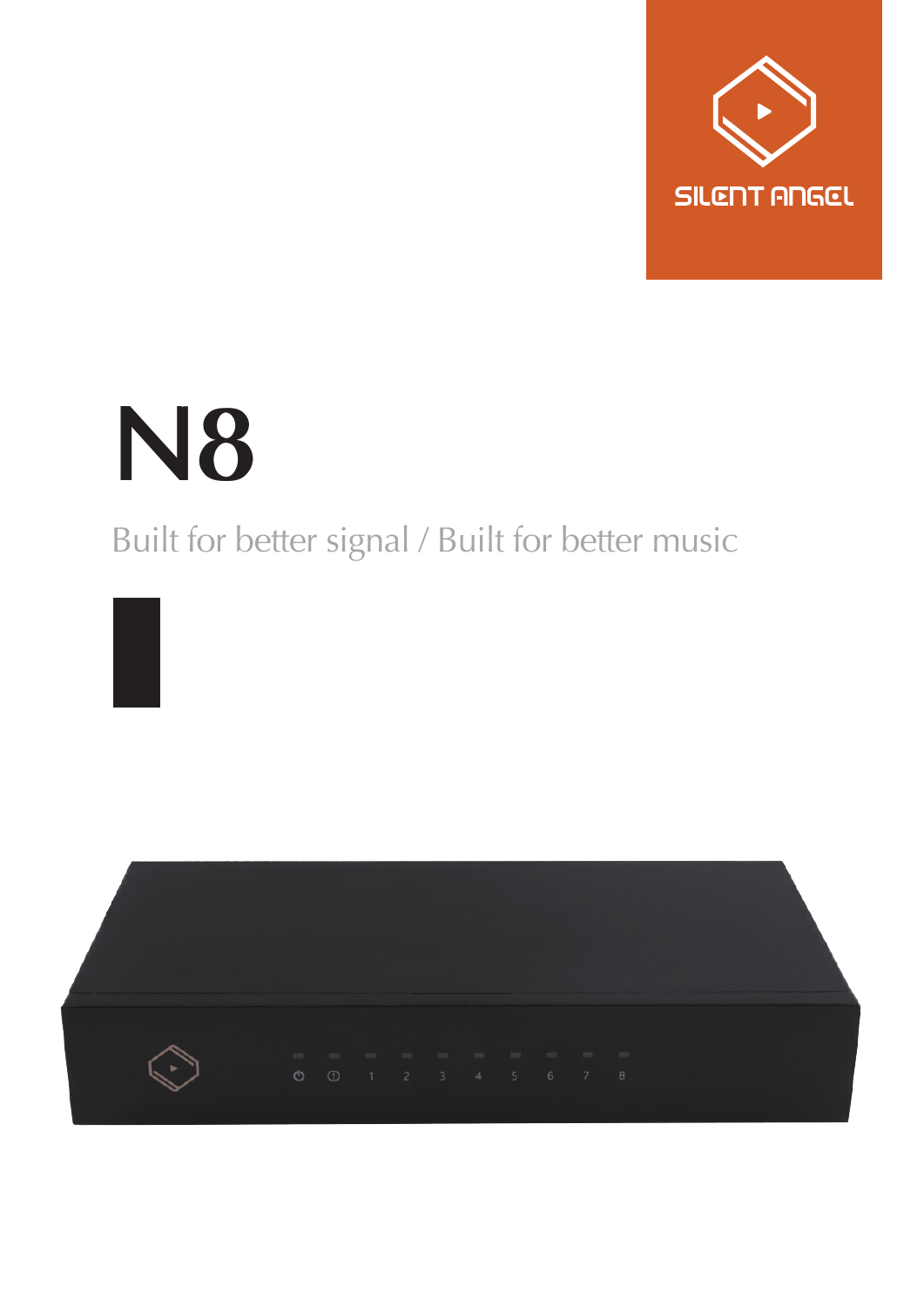## Features

- Eight AUDIO GRADE 100 / 1000 Base-T Gigabit Ethernet Ports.
- Superior main clock accuracy.
- Customized Silent Angel Noise Absorber (SANA).
- Two noise isolator for main power circuit.
- Two noise isolator for clock generator circuit.
- Medical Grade power adaptor. \*

# Specifications

#### Basic >

| • Interface  | 8 x Audio Grade 100 / 1000 Base-T                                                      |
|--------------|----------------------------------------------------------------------------------------|
| $\cdot$ IFD. | 1 x Power LED (Green)<br>1 x Alarm LED (Red)<br>8 x Port Status LEDs (Link / Activity) |

#### Advanced >

| • Main Clock Accuracy | 0.1 ppm at 25 $^{\circ}$ C                                                           |
|-----------------------|--------------------------------------------------------------------------------------|
| • EMI Absorber        | Silent Angel Noise Absorber (SANA)                                                   |
| • Noise Isolator      | Main Power Circuit: 17.78 dB @ 100MHz x2<br>Clock Gen. Circuit: 20.79 dB @ 100MHz x2 |

#### Power Adaptor Medical Grade Power Adaptor\*

#### Power and Case  $\,>$

| • Product Power Input | External Power 5VDC at 1A |
|-----------------------|---------------------------|
| • Power Consumption   | Max. 5W                   |
| • Product Dimension   | 154.5 mm x 85 mm x 26 mm  |
| • Package Dimension   | 244 mm x 214 mm x 66 mm   |
| • Case Material       | Metal in Black            |
| • Safety              | CE.                       |
| • Weight              | 1.2 KG (Gross Weight)     |